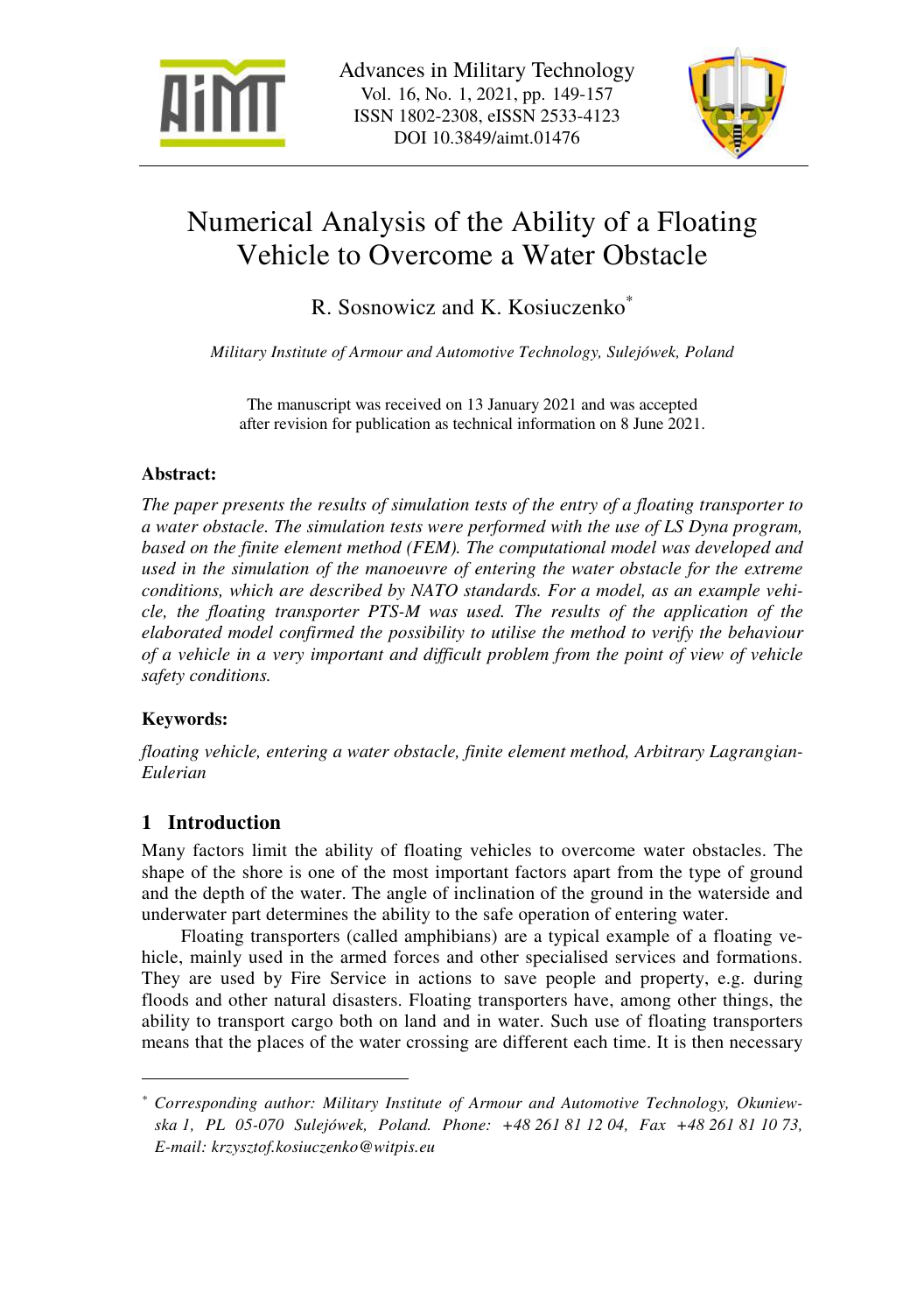to enter the water from the mainland and then to leave it safely. There are transitional states in which gradually part of the moving part of a vehicle rests on the ground, and the water already lifts the rest. Then, a significant longitudinal inclination of the vehicle occurs, which may result in water pouring into its interior and, consequently, sinking. Also, dynamic entry to water by a floating vehicle results in the turbulence of the water and generation of a wave, which increases the risk of water pouring into its interior. The mentioned threats were the reason why the manoeuvre of entering a water obstacle was treated as a critical condition, having a significant impact on the safety of a vehicle.

## **2 Analysis of the Phenomenon of Entering a Water Obstacle by a Floating Transporter**

The floating transporter is immersed evenly along its entire length, and the position of the waterline is almost parallel to the horizontal plane of the deck. This prevents water from getting inside. When entering the water, the vehicle is tilted towards the ground. The size of the initial longitudinal inclination results from the inclination angle of the edge of the water obstacle, the deflection of the suspension and the depression of the running gear in the ground. When the transporter enters a water obstacle, its gradual levelling takes place. When the bow of the floating transporter begins to sink into the water, the buoyant force gradually increases. When the angle of a longitudinal inclination of the floating transporter is too high, and the buoyant force is not able to lift it, then the upper part of the bow is flooded, which may lead to sinking, which is a critical condition affecting its safety. This dangerous flooding mechanism is described in detail in the report of Marine Investigation [1]. The authors of the article also conducted research on this phenomenon. PTS-M transporter which was tested during water entry tests is shown in Fig. 1. The Douglass water state was up to 1 (wave state was between calm-glassy and calm-rippled and wave high up to 0.1 m). Moreover the water current was 0 m/s.



*Fig. 1 PTS-M transporter which was tested during water entry tests (own elaboration)*

The manoeuvre of the transporter's entering a water obstacle can be performed in various ways. You can enter a water obstacle, e.g. very slowly, using the braking system, then there is the smallest risk of flooding the upper part of the bow. However, a very slow entry of a vehicle to water takes a relatively long time, which is not desirable during military or rescue operations. Increased speed of the entry can lead to flooding of the upper part of the bow. If the speed is too high, water may overflow through the upper part of the bow and flood the floating transporter as a consequence. Therefore, a question arises what the permissible speed of entry of a floating transporter to a water obstacle for different ground slopes is.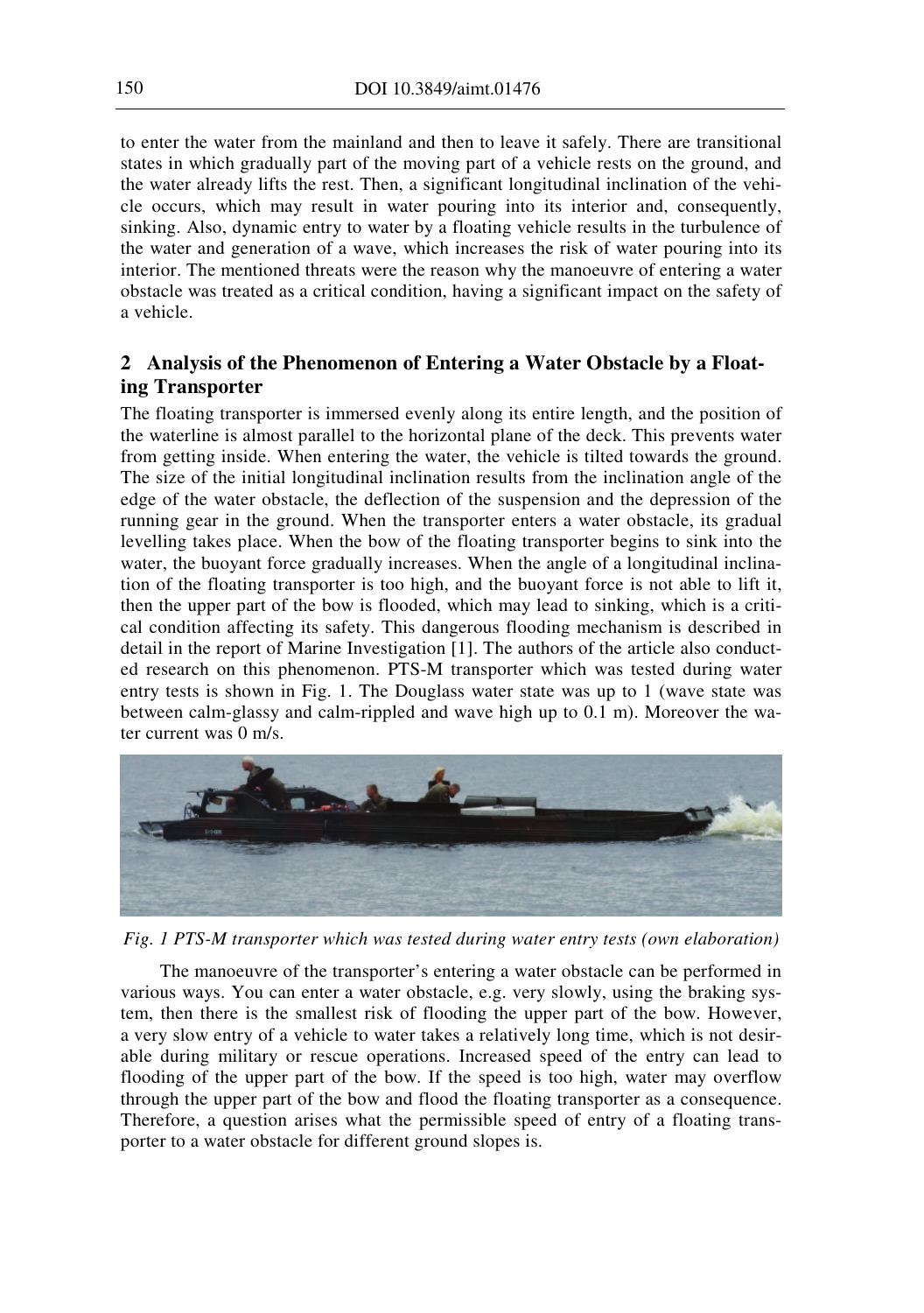The vehicle ability to overcome water obstacles depends on the speed of swimming and the stability of entering and exiting from the water. The experience of drivers confirms that the stability of vehicle movement during the entry depends both on the operating parameters of the propellers (screws) and the moment of their engagement, as well as on the shape of the hull. Often, even small changes in the shape of the hull or speed can significantly change the water drag and improve or worsen the dynamics of entering and swimming. Because the behaviour of the vehicle in the initial phase of the water entry depends on the speed and hydrodynamics resulting from the properties of the vehicle shape, the construction of a new floating transporter requires practical tests to determine the boundary parameters of the vehicle entering the water.

The main parameter is the permissible angle for a ground slope and the permissible entry speed at a given angle of a slope of the ground. In practice, the tests of entering to water obstacle begin with a small entry inclination and a low entry speed. If the vehicle enters a water obstacle without flooding, in the following tests, the vehicle entry speed is increased until the maximum safe speed is reached. The procedure is repeated for higher entry inclination angle. After the permissible entry angle and the entry speed are reached, the tests are completed, and the parameters are recorded in the technical documentation of the vehicle. Similar attempts are made for climbing out of the water  $[2]$ . There is a NATO standard for it  $[3, 4]$  according which a vehicle entry into the water should be performed at the entry inclination angle of 20° (40 %) and the exit inclination angle of  $17^{\circ}$  (30 %). The analysed process of entering a water obstacle by transporter is an issue relatively rarely presented in the available specialist literature.

The main reason for this is the inconvenience of a laboratory experiment. Such an experiment requires the use of a real object and the possession of wharves with different or adjustable inclination angle. So, these are dangerous, time-consuming and expensive tests. Therefore, simulation tests are more useful at an early stage of the research. The methods based on the similarity theory are most often used in them, allowing the study of model behaviour without the need to use large-scale research objects. The application of the similarity theory includes the appropriate selection of physical parameters of the laboratory model that meets the similarity criteria. The theory is based on three laws: Newton, Federman-Bughingorn and Kirpiczew-Guchaman [5]. The research on the floating transporter was carried out by, among others, the team of prof. Walentynowicz from the Military University of Technology [6]. The use of the simulation model enables relatively quick and straightforward modifications of the structure, e.g. changes in the shape of the bow and observation of the influence of changes on the permissible speed of entering a water obstacle. Currently, the most advanced simulations are carried out using numerical methods. For this purpose, the finite element method is used most often [7-9].

#### **3 Model Description**

The practical purpose of the simulation described in this paper was to check the compliance with the quoted NATO standardisation requirements [3, 4] by the floating transporter in terms of entering the water at the maximum angle of ground slope. The object of research was the PTS-M floating transporter, widely used in the world [10] and the simulation results were to allow for the formulation of conclusions regarding the modernisation of its shape and proposals for the entry technique. The entry of the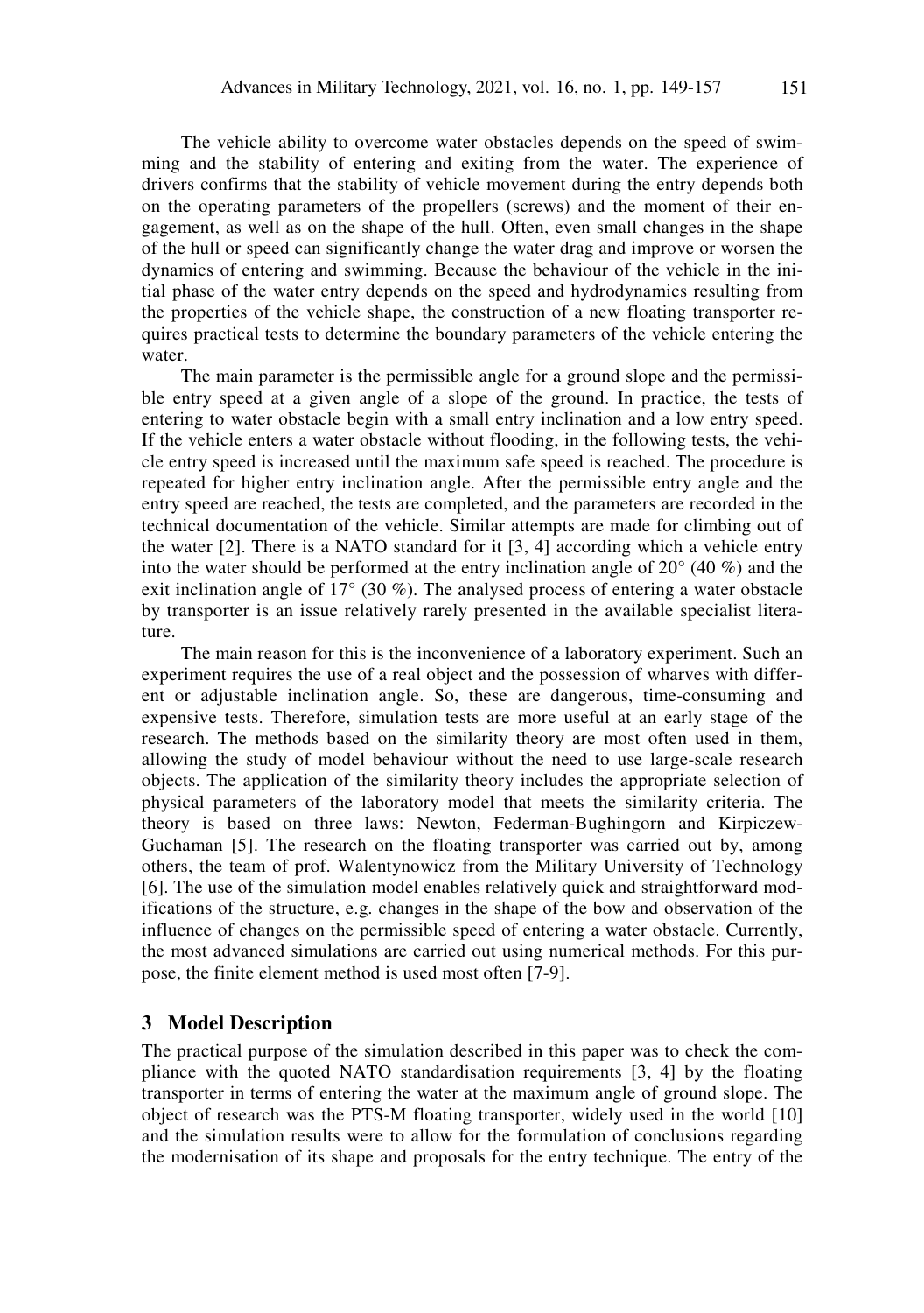

transporter (1) along a rigid ramp inclined at an angle of  $22^{\circ}$  (2), into a tank with dimensions of  $(20 \times 10 \times 5)$  m (3), filled with standing water was simulated (Fig. 2).

*Fig. 2 Initial positions of the floating transporter on the ramp before entering the water: 1 – transporter, 2 – entry ramp, 3 – water, 4 – air domain* 

When vehicle entries the water, the forces acting on the vehicle are gravity acting on the centre of gravity, ground reaction, buoyancy acting on the floating part, propeller thrust, air resistance, water resistance. The model did not consider the influence of mass variability, impact of water waves, variability of possible vehicle weight, the effect of breakwater and other factors.

The simulation tests were performed with the use of LS Dyna program, based on the finite element method (FEM). It is a software package for the analysis of fastchanging phenomena using the explicit finite element method to calculate engineering. For this purpose, the structure model (vehicle and ramp) was modelled with HEXA elements in Lagrange space. The defined materials for structure were of rigid type (MAT\_RIGID). The extra weight of the engine, equipment, and crew was distributed as ELEMENT\_MASS keywords on the selected nodes of the transporter. Due to the necessity to take into account the hydrodynamic phenomena occurring in the liquid and gaseous medium, air and water were modelled in the Euler space. The MAT\_NULL model of the material was assumed for air and water. For all elements with MAT NULL, polynomial equations of state (EOS) were used. To connect both areas, authors used the Arbitrary Lagrangian-Eulerian (ALE) description, according to the fluid-structure interaction (FSI) algorithm [11], which allows the transfer of pressures between elements of fluid and solid-state mechanics. A mechanism of mutual interaction between both centres was introduced (by defining the CONSTRAINED-LAGRANGE-IN-SOLID constraints). The material properties were given to the finite elements (respectively: steel, air, and water).

The main assumption adopted for the construction of the physical model was that the vehicle enters the water freely – under the influence of the forces generated by the caterpillars. Then, after the caterpillars detach from the ramp, the vehicle is driven by the reaction forces generated by the propellers. At this moment, the main drive is turned off, and the water propellers are turned on. The described mechanism produced a driving force of 14 kN and allowed the transporter to move at an average speed of up to 5 km/h. During the entry, the rotating wheels of the transporter interact with the water, disturbing the laminar flow of water around the vehicle. Due to the small influence of these disturbances, these phenomena were not included in the model.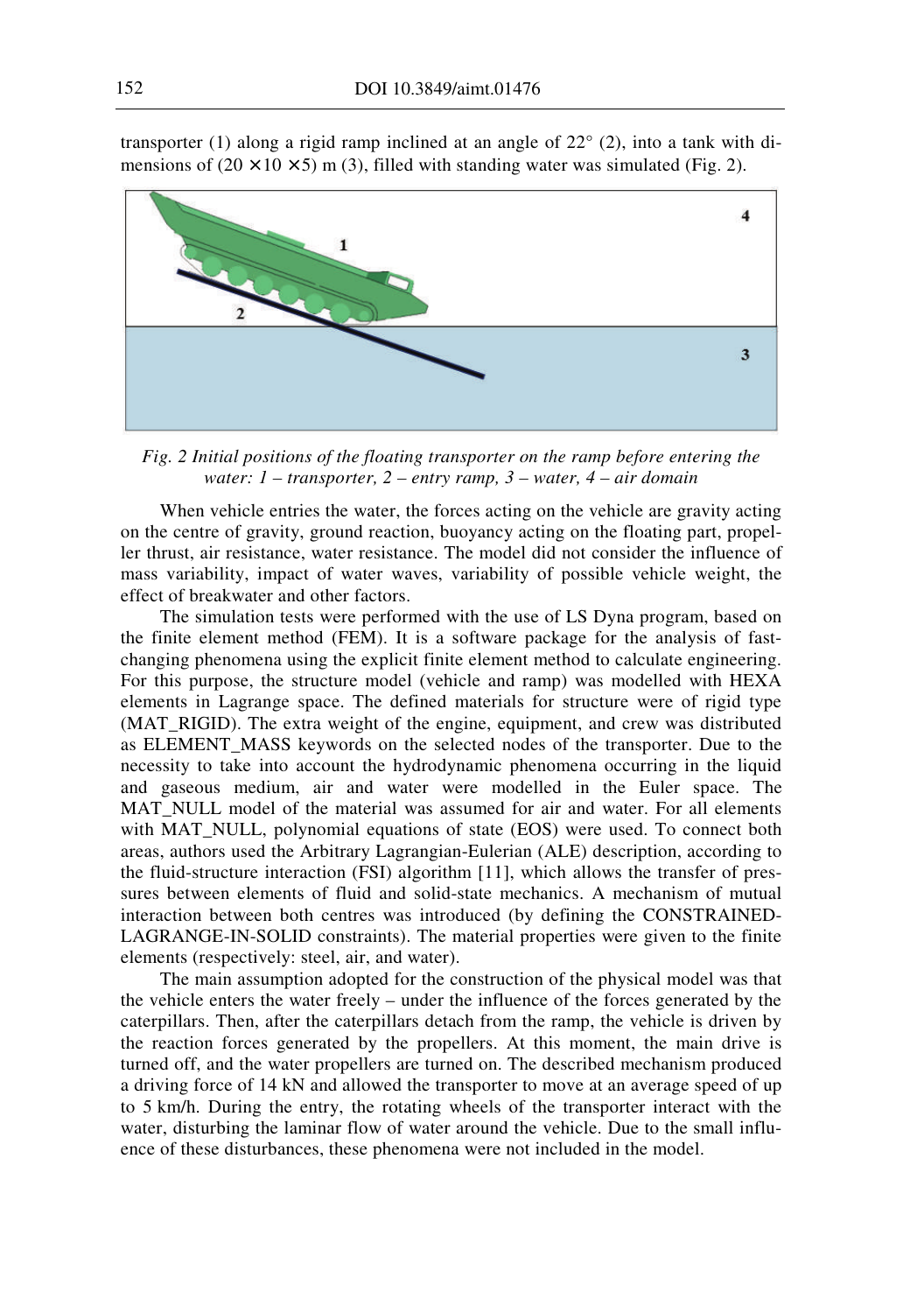#### **4 Results of the Simulation**

The analysis of the vehicle entry process into the water included, among others, the study of the time course of the trim (defined as the difference between the forward draft and the aft draft). The trim equals zero when the vehicle is in the horizontal position and it rises when the front of the vehicle is submerged. Due to its small values, in accordance with engineering practice, the amount of trim was expressed not in degrees, but in units of length as the difference between the draft at the bow (point A) and the stern (point B).

In order to calibrate the graph, the values of the instantaneous trim were increased by the difference in the height of both points of  $\Delta = 0.366$  m, measured in the horizontal position of the transporter (Fig. 3). Finally, the following equation was used for the trimmer (1):

$$
T = h_B - h_A - \Delta \tag{1}
$$

where  $h_B$  − the temporary height of the point B relative to the bottom,  $h_A$  − the temporary height of the point A relative to the bottom,  $\Delta$  – the difference in the height of points A and B when the transporter is stationary on a horizontal surface (Fig. 3)



*Fig. 3 Trim measurement: A – measurement point corresponding to the bow, B –measurement point at the stern* 

The graph of the momentary location of points A and B obtained from numerical calculations, from Eq. (1), is shown in Fig. 4.



*Fig. 4 Trim* [m] *as a function of time* [s]*, calculated by the formula (1): top line – trimmer, bottom line – the movement of point A, middle line – the movement of point B*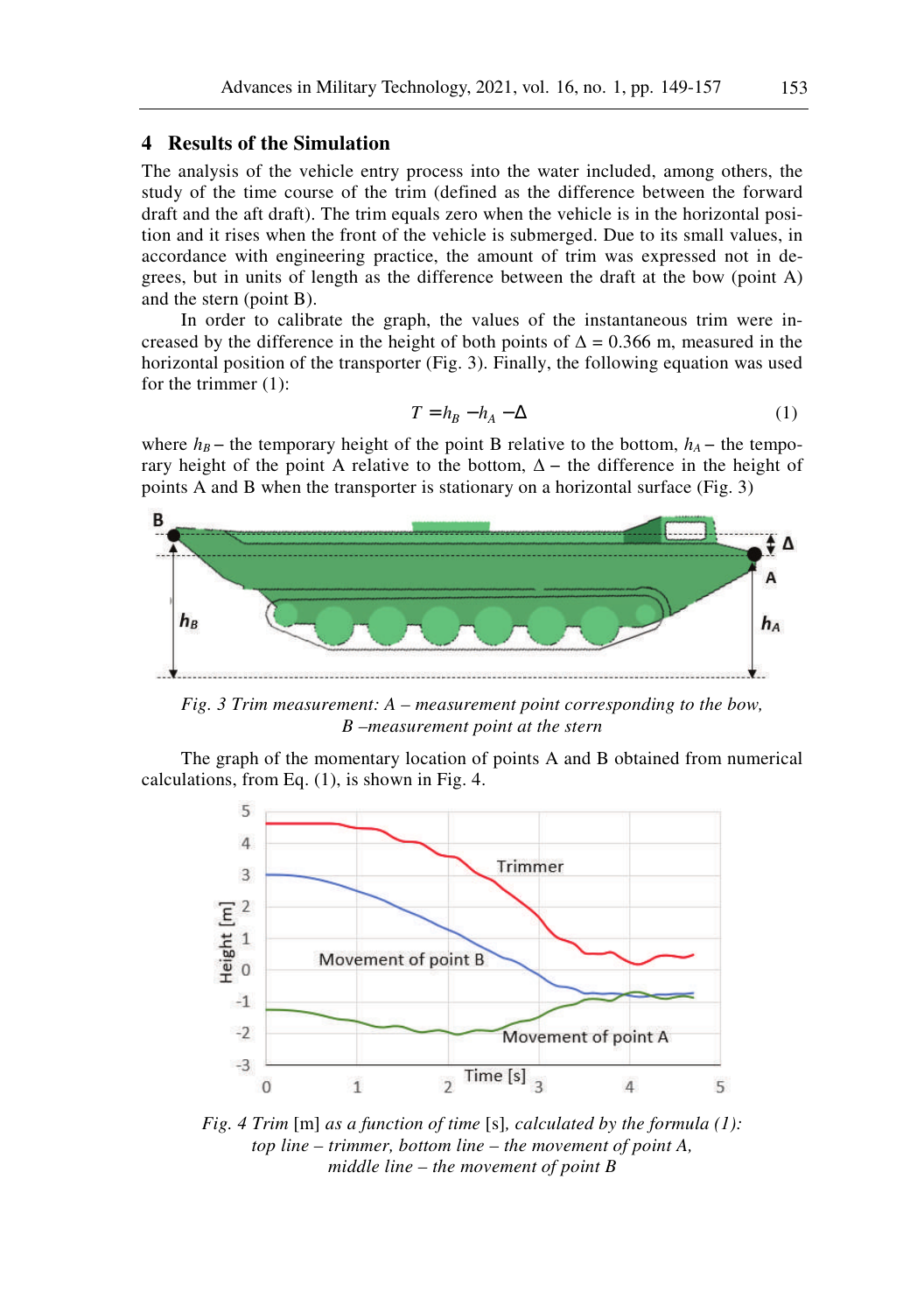Moreover, as a result of numerical calculations, we obtained the visualisation of the transporter's entry process to the water obstacle. Selected successive sequences of the transporter entering the water are shown in Fig. 5.



*Fig. 5 Successive phases of the transporter entering the water (image recorded every* 0.7 s*)* 

Because the main objective of the simulation was to check whether the tested transporter can enter the water at a big inclination angle of the ramp (22°), the fulfilment of two conditions was essential:

- the transporter should regain lift after maximum trim and flooding the bow (first condition),
- no water penetrating the cargo part of the transporter (second condition).

The problem with meeting the first condition may occur when the nose of the transporter is at the lowest position in relation to the water level (Fig. 6). In this position it is subjected to a very high hydrodynamic pressure, generating a large torque. In case the buoyancy does not balance the transporter, it may lead to its sinking. This moment appears when point A is below the water surface.

The analysis of the movement of point A shows that this point moves towards the water surface and then goes up (Fig. 7). Thus, in the analysed case of the PTS-M transporter, the flooding effect was not observed (Fig. 7). It can be assumed that the effect could occur with an increase in the total vehicle weight to the maximum (18 t) and the vehicle speed well above 5 km/h.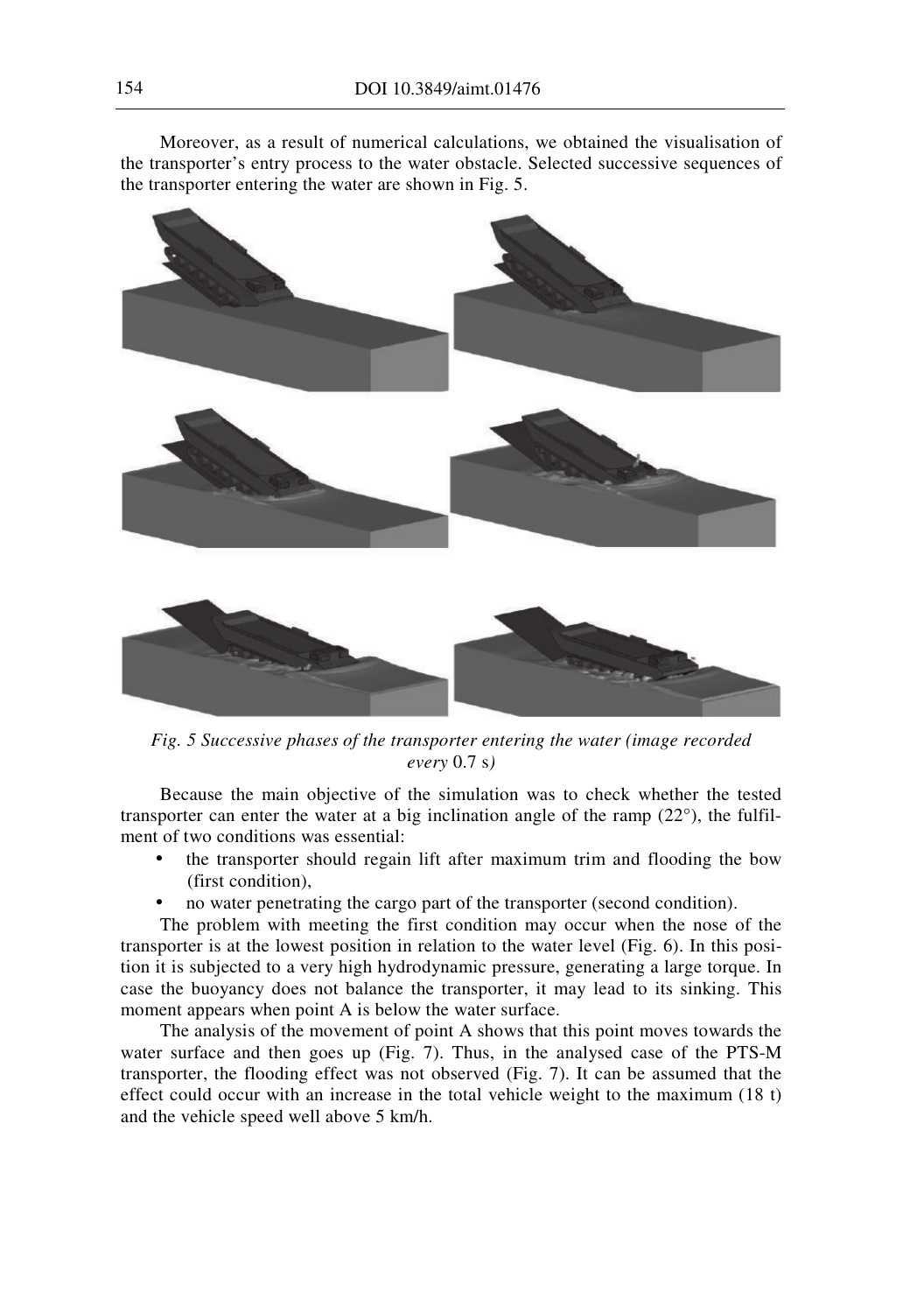

*Fig. 6 The mechanism of appearance of the moment of forces causing the sink of the transporter: 1 – water line, 2 – ramp, 3 – the momentary centre of rotation, 4 – FH – hydrodynamic pressure force, F*g *– gravity force, F*<sup>b</sup> *– buoyancy force* 



*Fig. 7 The movement of point A in relation to the water surface*  $y_A(t)$ *: point* A *coordinate* [m]

The fulfilment of the second condition was assessed by observing the amount of water flowing through the cabin to the loading part of the transporter.

During the simulated entry of the transporter to the water, no water was overflowing into the load compartment. The most significant height of the water column hitting the cabin did not exceed its size and reached 400 mm (Fig. 8).

The numerical model was validated by comparing the results of the numerical calculations with the observations of the wave height generated during the test of the transporter recorded by a television camera (Fig. 9). The measured greatest wave heights did not exceed 350 mm and were slightly lower than the values resulting from the numerical calculations. This difference may have been due to the inaccuracy of the wave height measurement.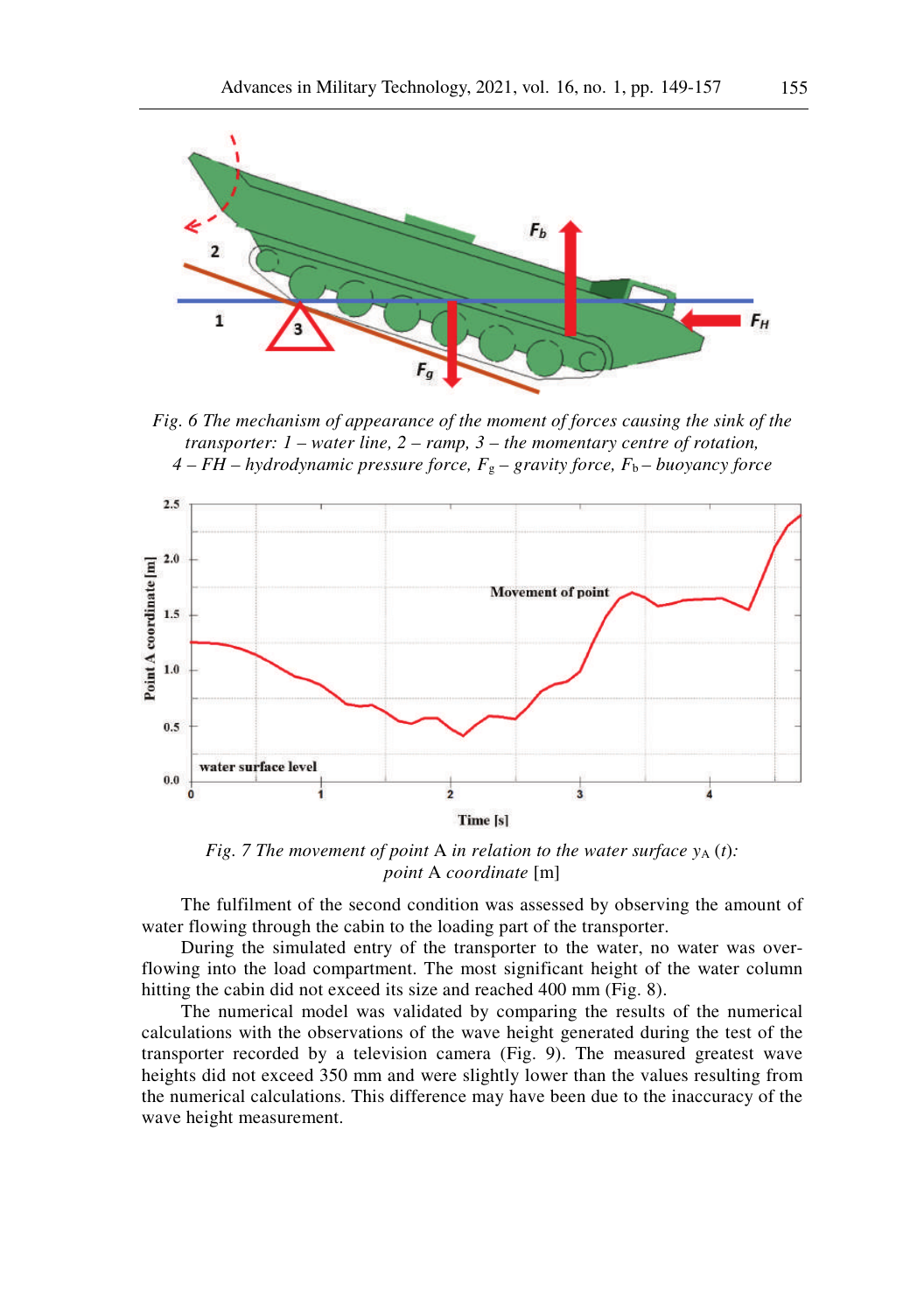

*Fig.* 8 The highest amplitude of the water wave recorded at  $t = 1.7$  s



*Fig. 9 Measuring the height of waves against transporter after manoeuvre to enter the water* 

### **5 Conclusion**

The results of the computational model described in the paper were verified by comparison of the simulation with a practical attempt to enter a floating transporter PTS-M into a water obstacle. The simulation of the entry of the floating transporter to a simulated water obstacle showed that:

- the model presented in the paper is an efficient tool for designing the shape of a floating vehicle and gives a fast and reliable impact of these changes on vehicle behaviour, especially a water obstacle entering,
- the computational model can be used to design and analyse the construction of floating vehicles, especially the entering water obstacle by the vehicle and to significantly contribute to increase the safety of the manoeuvre,
- the use of this calculation model will significantly reduce the time and cost of developing new vehicle constructions.

### **References**

[1] *Sinking and Loss of Life - Amphibious Passenger Vehicle Lady Duck, Ottawa River Near the Hull Marina, Gatineau, Québec, 23 June 2002: Maritime Investigation Report* [online]. Ottawa: Transportation Safety Board of Canada, 2004